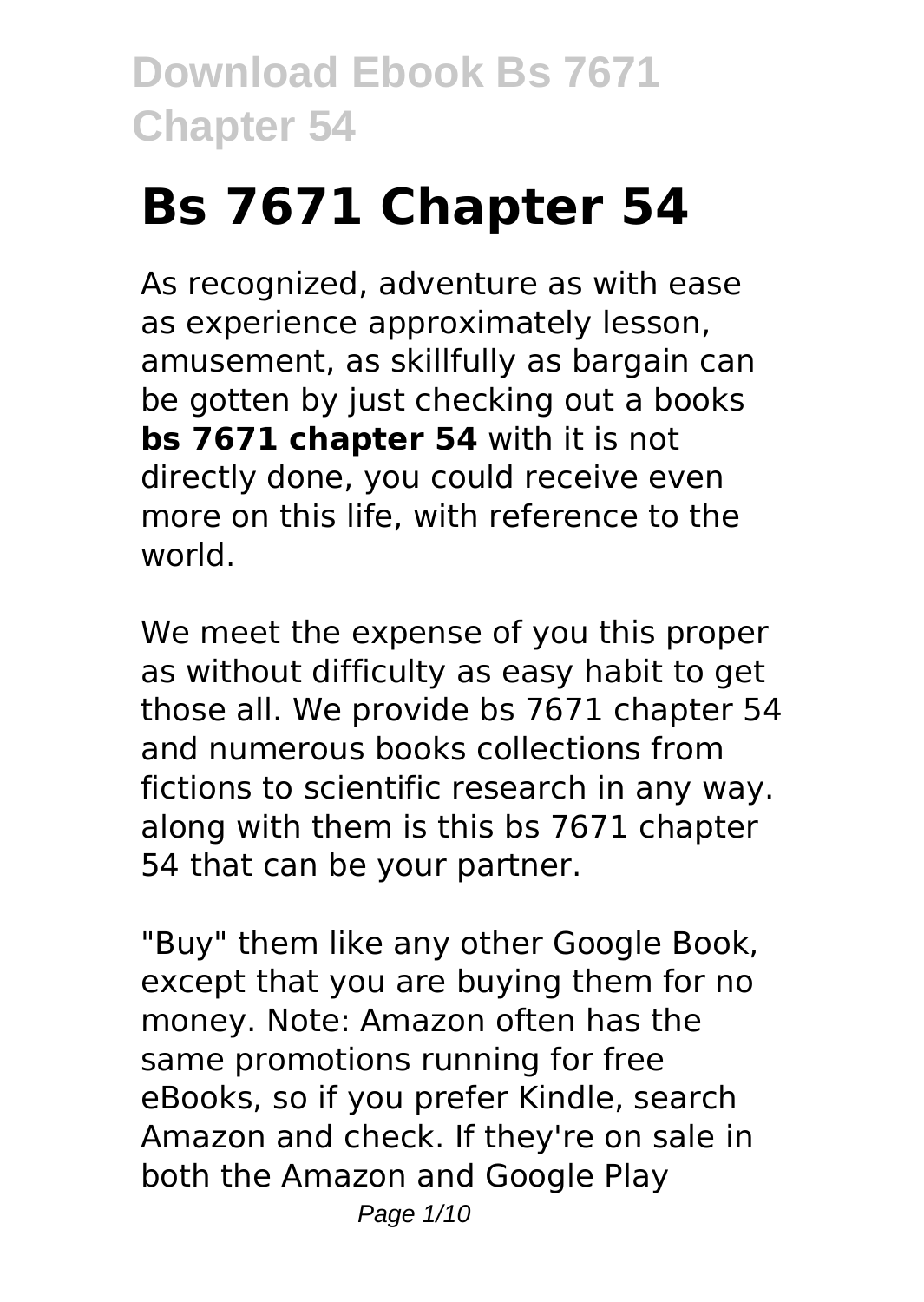bookstores, you could also download them both.

#### **Bs 7671 Chapter 54**

Topic Title: BS7671:2008 chapter 54,need some clarification Topic Summary: Earthing conductor in case PME & explanation to table 54.8 Created On: 30 December 2008 12:31 pm Status: Read Only : Linear: Threading: Single: Branch

### **IET Forums - BS7671:2008 chapter 54,need some clarification**

Chapter 54 Earthing arrangements and protective conductors Two new regulations (542.2.3 and 542.2.8) have been introduced concerning earth electrodes. Two further new regulations (543.3.3.101 and 543.3.3.102) have been introduced.

### **18th Edition changes - Electrical - BS 7671 Home of the ...**

Bs 7671 Chapter 54 Bs 7671 Chapter 54 When people should go to the ebook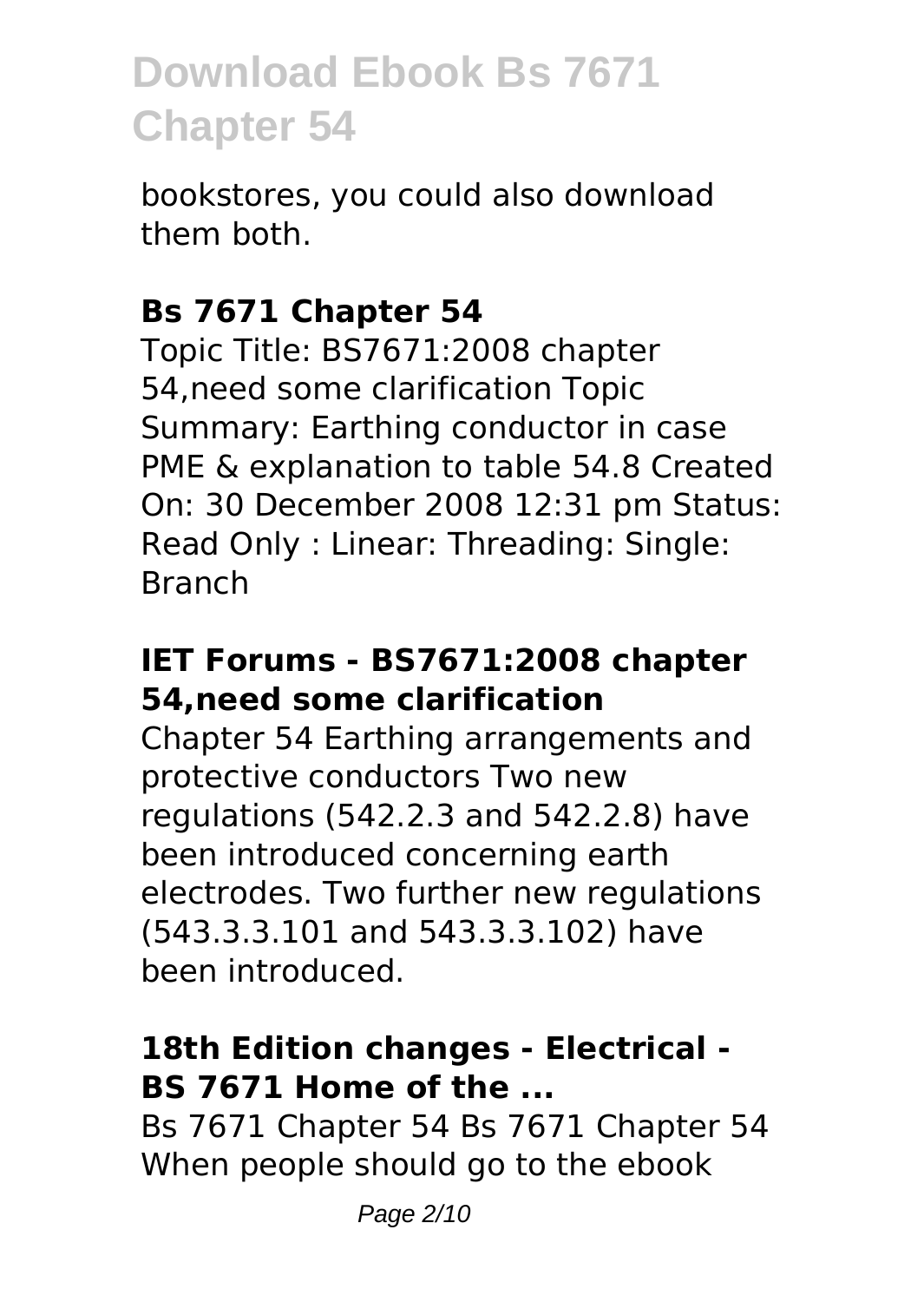stores, search commencement by shop, shelf by shelf, it is truly problematic. This is why we provide the books compilations in this website. It will enormously ease you to look guide Bs 7671 Chapter 54 as you such as.

# **[DOC] Bs 7671 Chapter 54**

Chapter 54 Earthing arrangements and protective conductors Two new regulations (542.2.3 and 542.2.8) have been introduced concerning earth electrodes. Two further new regulations (543.3.3.101 and 543.3.3.102) have been introduced.

#### **The 18th Edition Wiring Regulations BS7671:2018 Summary of ...**

Chapter 54 Earthing arrangements and protective conductors Two new regulations (542.2.3 and 542.2.8) have been introduced concerning earth electrodes. Two further new regulations (543.3.3.101 and 543.3.3.102) have been introduced.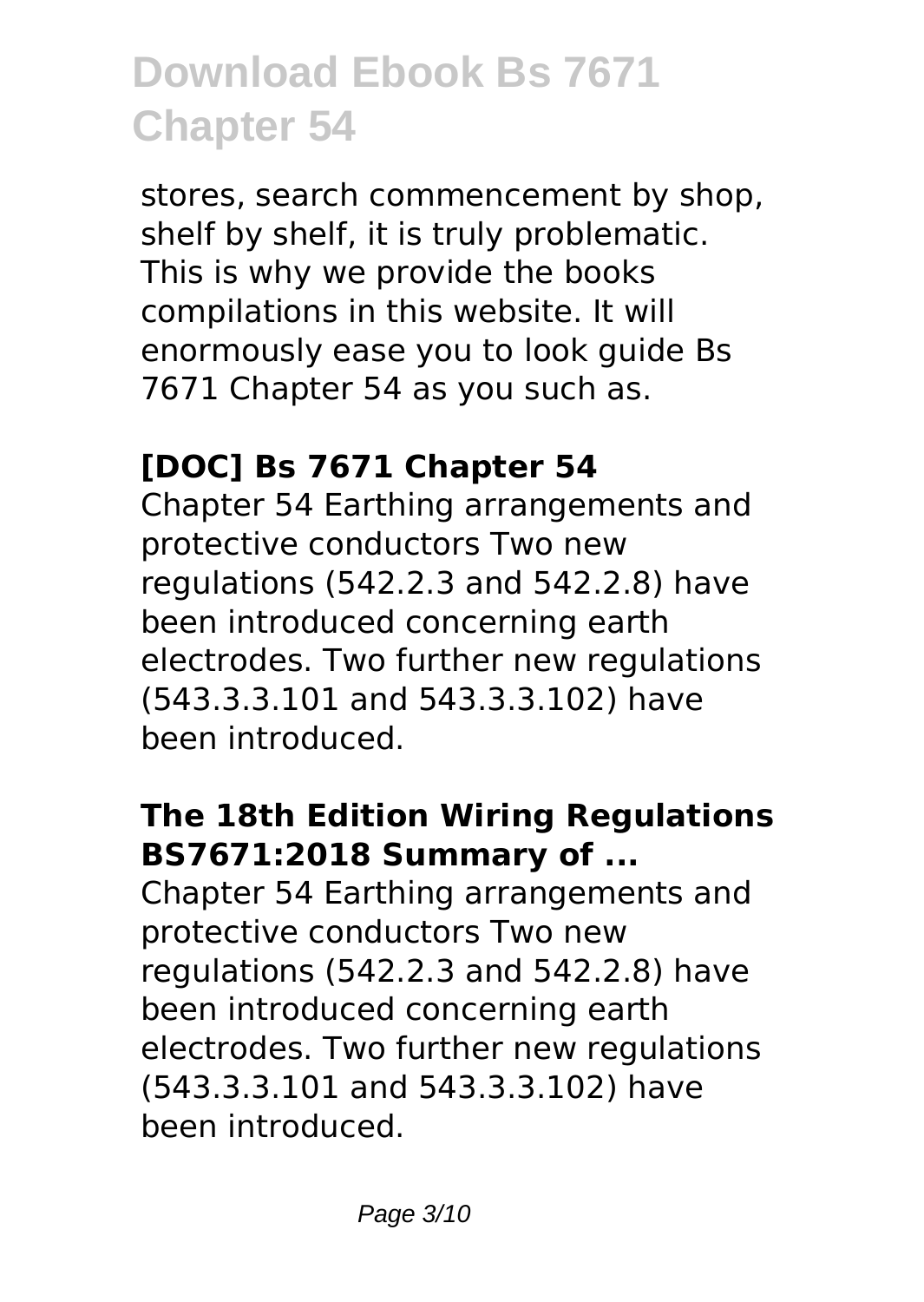#### **Earthing arrangements and protective conductors – Chapter 54**

Changes in Chapter 53. Chapter 53 has been extensively revised and now covers 41 pages compared to the previous 21 pages. Due to the large number of changes in this section, it will be covered in a separate document and video. Changes in Chapter 54. 542.2.2 previously unused, now contains content from 542.2.3

#### **BS7671:2018 Changes in Part 5 Selection and Erection of ...**

Calculated Risk Level CRL – BS 7671. BS 7671 clause 443.5 adopts a simplified version of risk assessment derived from the complete and . complex risk assessment of BS EN 62305-2. A simple formula is used to determine a Calculated. Risk Level CRL. The CRL is best seen as a probability or chance . of an installation being affected by transient

# **IET Wiring regulations BS 7671 18th**

Page 4/10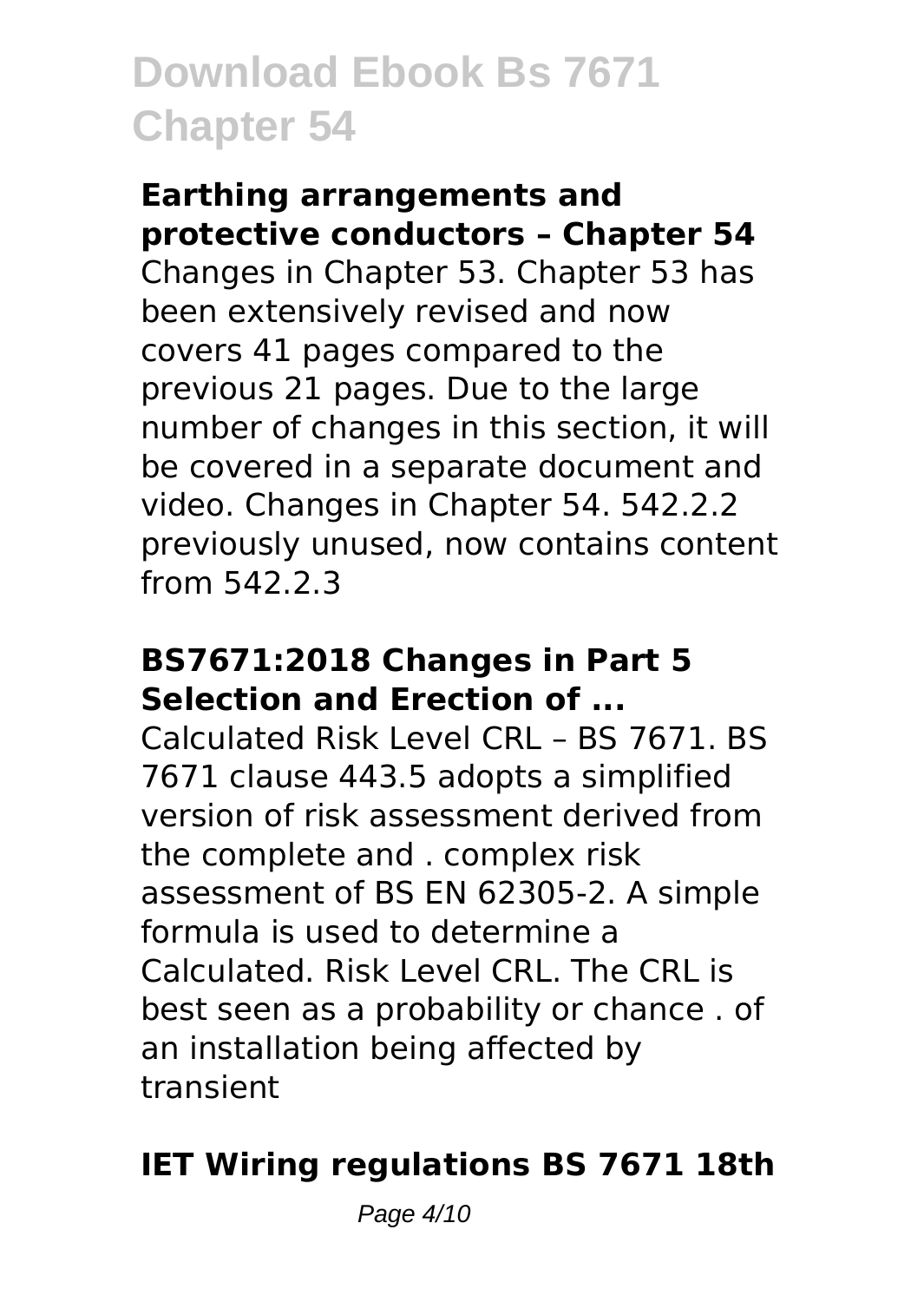# **edition**

Isolation and Switching Chapter 53 BS 7671. By the Regs Guy Last updated on June 14, 2017. Key Points of… Isolation: 537.2. Every circuit / installation must be provided with a method of isolation from the supply. ...

# **Isolation and Switching Chapter 53 BS 7671 – the-Regs.co ...**

The guidance in the Approved Documents refers to BS 7671 as being one way to achieve compliance. The version in force when the law came into effect was the 16th edition, BS 7671:2001, as amended in 2002 and 2004. 2008: 17th Edition: Amended 2015 ("Amendment no. 3") 2018 18th Edition

# **BS 7671 - Wikipedia**

The requirements of BS 7671 relate to individual equipment and circuit protective conductor currents. The requirements depend on the value of these currents. Regulation Group 543.7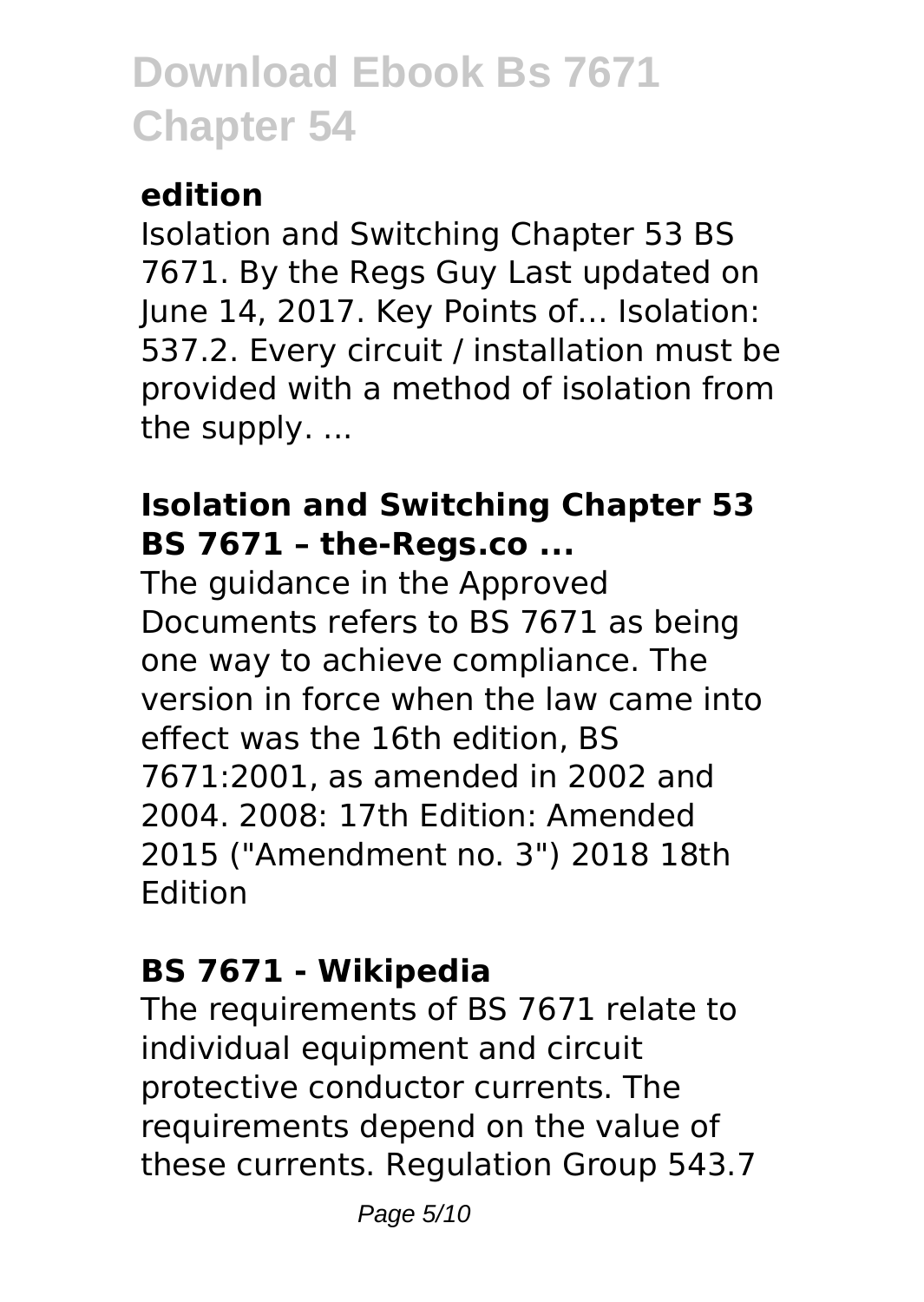Earthing requirements for the installation of equipment having high protective conductor currents was originally considered to be a special installation (Section 607 High protective conductor currents of the 16 th edition).

### **17th Edition Parts 53 To 56 - LinkedIn SlideShare**

Within BS 7671: 2008 there are now only a few regulations that are truly 'UK only', although some of the CENELEC parts of HD 60364 have been modifi ed, cut or expanded for BS 7671. Some of the appendices of BS 7671 are home- ... Chapter 54 HD 384.7.714 S1 2000 Outdoor lighting installations Section 559

### **BS 7671: 2008 – Introduction and Overview COPYRIGHTED MATERIAL**

Simplification means that requirements previously in Chapter 46, Sections 476 and 537 of BS 7671:2001 are now in this single chapter. Chapter 53 also includes a new Section 532 Devices for protection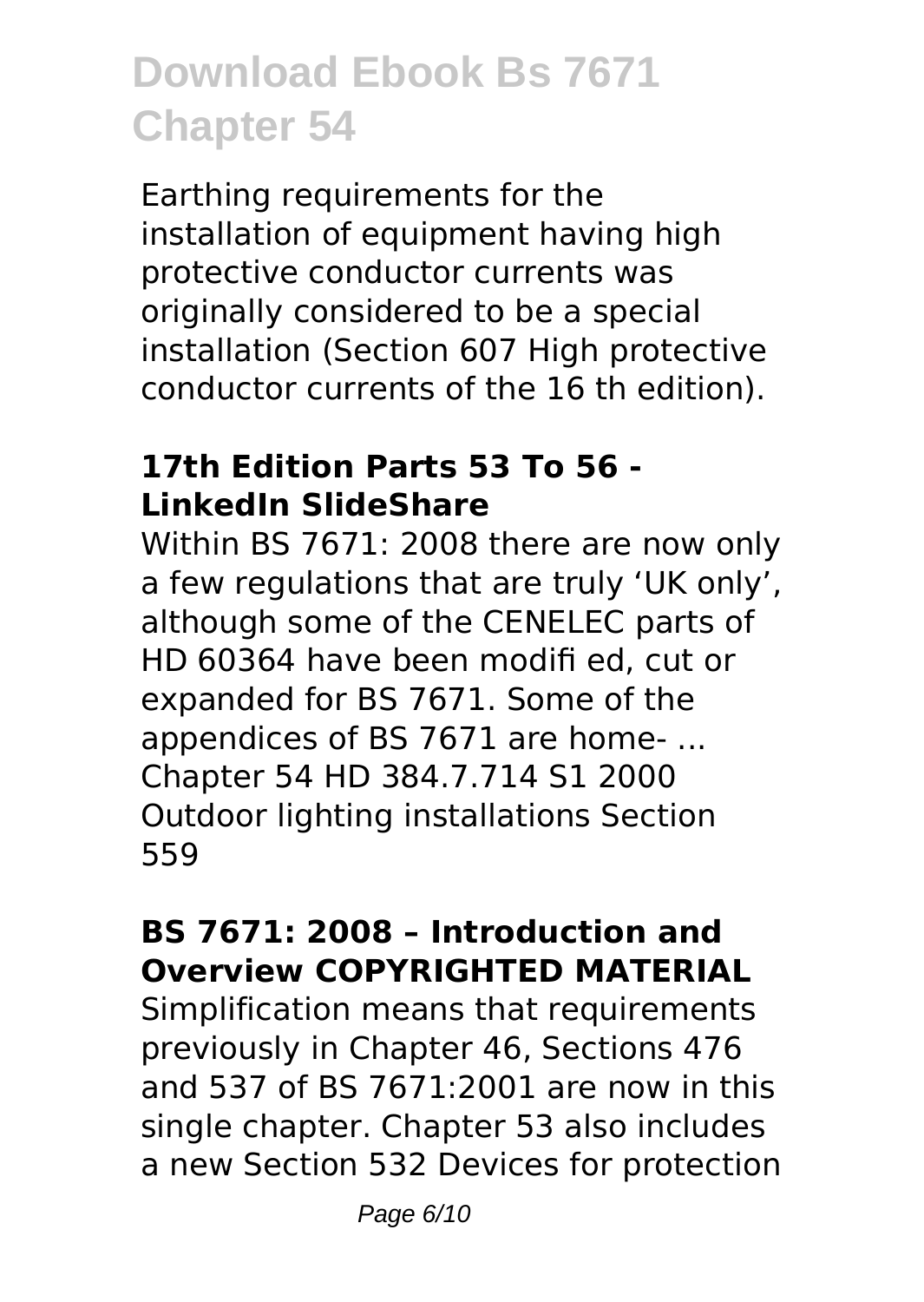against the risk of fire, and a new Section 538 Monitoring devices. Chapter 54 – Earthing arrangements and protective conductors.

# **Short guide to the 17th edition of the Wiring regulations ...**

Chapter 54 Earthing arrangements and protective conductors Two new regulations (542.2.3 and 542.2.8) have been introduced concerning earth electrodes. Two further new regulations (543.3.3.101 and 543.3.3.102) have been introduced.

### **BS 7671:2018 Requirements for Electrical Installations ...**

The BS 7671 is the British standard for wiring regulations for low voltage systems in the UK. Although it is not a statutory document, every electrician or domestic installer will have to, by law demonstrate that they comply with a number of legislative documents. ... Chapter 54 Earthing arrangements and protective conductors . Part 6 ...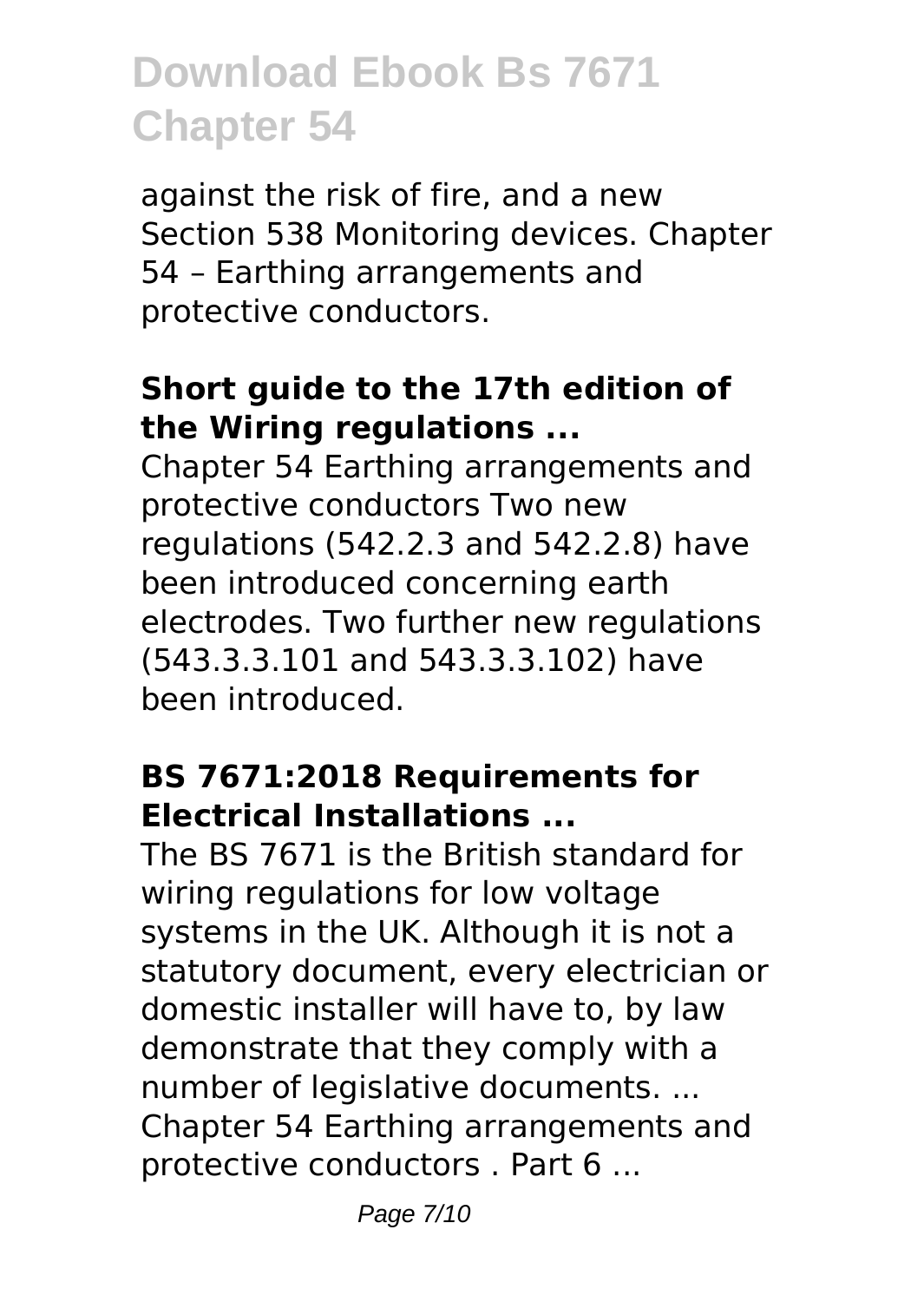# **18th Edition BS 7671 Course — Optima Electrical Training**

The impact of the 18th Edition (BS 7671:2018) – Chapters 41, 46, 53 and Regulation 542.2.2. Steven Devine, author of the Student's Guide to the IET Wiring Regulations and Secretary of Sub-Committee C (JPEL/64), looks at some of the proposed changes in the DPC (draft for public comment) for electrical installations, focusing on Chapters 41, 46, 53 and Regulation 542.2.2.

# **The impact of the 18th Edition (BS 7671:2018) – Chapters ...**

Chapter 54 Earthing Arrangements and Protective Conductors. From the various supply arrangements; TN-S, TN-C-S and TT which describe how an installation is earthed through to what can be used as an earth electrode, earth conductor and a protective conductor as well as also what sizes should be used.

# **BS7671 and Earthing A to Z – the-**

Page 8/10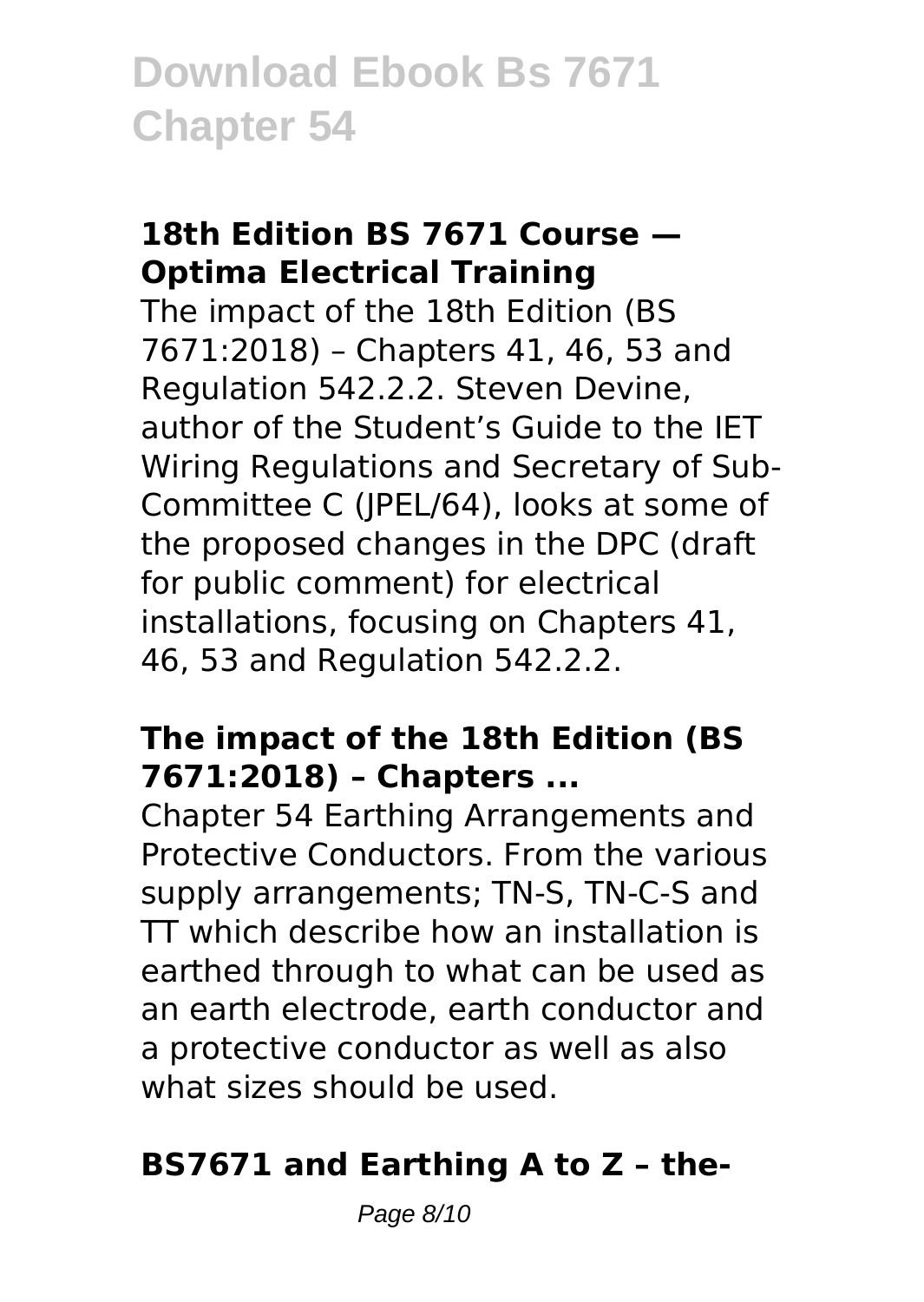# **Regs.co.uk : BS7671 18th ...**

All new electrical installations will need to comply with BS 7671:2018 from 1st January 2019. To help industry apply the requirements of BS 7671, and to get up to date with the 18th Edition, the IET provides a wealth of resources, from guidance materials, events and training, to free information such as Wiring Matters online magazine.

# **Requirements for Electrical Installations, IET Wiring ...**

Simplification means that requirements previously in Chapter 46, Sections 476 and 537 of BS 7671:2001 are now in this single chapter. Chapter 53 also includes a new Section 532 Devices for protection against the risk of fire, and a new Section 538 Monitoring devices. Chapter 54 Earthing arrangements and protective conductors.

Copyright code: